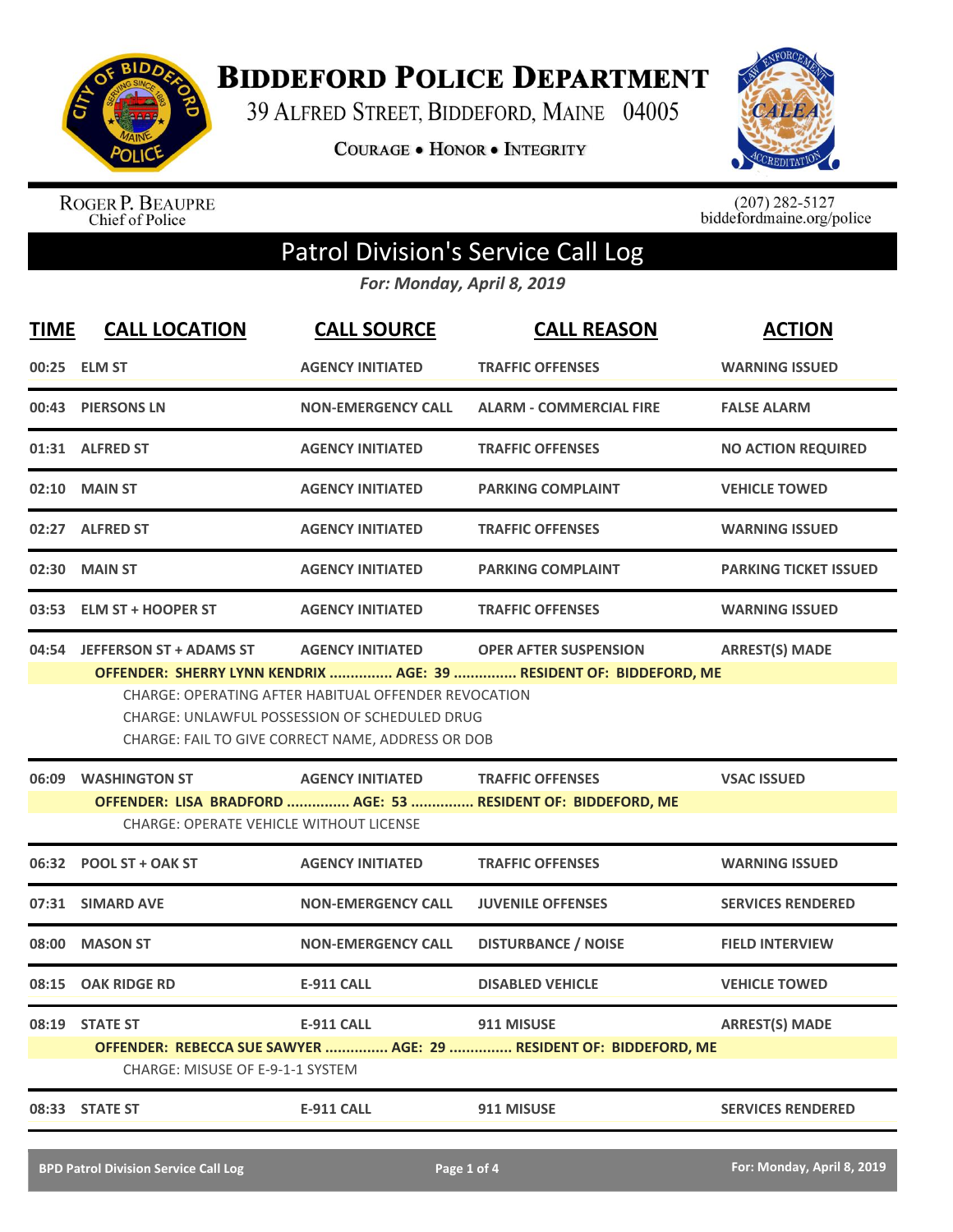| <b>TIME</b> | <b>CALL LOCATION</b>          | <b>CALL SOURCE</b>        | <b>CALL REASON</b>         | <b>ACTION</b>               |
|-------------|-------------------------------|---------------------------|----------------------------|-----------------------------|
|             | 08:51 WEST ST                 | <b>NON-EMERGENCY CALL</b> | <b>DISABLED VEHICLE</b>    | <b>SERVICES RENDERED</b>    |
|             | 08:51 SHOPS WAY               | <b>NON-EMERGENCY CALL</b> | <b>ARTICLES LOST/FOUND</b> | <b>SERVICES RENDERED</b>    |
|             | 09:09 CATHEDRAL OAKS DR       | <b>NON-EMERGENCY CALL</b> | <b>CRIMINAL MISCHIEF</b>   | <b>REPORT TAKEN</b>         |
|             | 09:24 MAINE TPKE              | <b>E-911 CALL</b>         | 911 MISUSE                 | <b>CALL TRANSFERRED</b>     |
|             | 09:35 GRAYSON ST              | <b>AGENCY INITIATED</b>   | <b>PAPERWORK</b>           | <b>PAPERWORK SERVED</b>     |
|             | 09:52 BEACON AVE              | <b>NON-EMERGENCY CALL</b> | <b>CHECK WELFARE</b>       | <b>NEGATIVE CONTACT</b>     |
|             | 10:07 MEDICAL CENTER DR       | <b>OTHER</b>              | <b>SUSPICION</b>           | <b>REPORT TAKEN</b>         |
| 10:07       | <b>TIGER WAY</b>              | <b>NON-EMERGENCY CALL</b> | <b>ARTICLES LOST/FOUND</b> | <b>REPORT TAKEN</b>         |
| 10:09       | <b>MAIN ST</b>                | <b>NON-EMERGENCY CALL</b> | <b>CHECK WELFARE</b>       | <b>SERVICES RENDERED</b>    |
|             | 10:21 BOULDER WAY             | <b>NON-EMERGENCY CALL</b> | <b>SUSPICION</b>           | <b>SERVICES RENDERED</b>    |
|             | 10:58 HILL ST                 | <b>AGENCY INITIATED</b>   | <b>TRAFFIC OFFENSES</b>    | <b>WARNING ISSUED</b>       |
|             | 11:05 HILL ST                 | <b>AGENCY INITIATED</b>   | <b>TRAFFIC OFFENSES</b>    | <b>WARNING ISSUED</b>       |
|             | 11:07 ELM ST                  | <b>NON-EMERGENCY CALL</b> | <b>TRESPASSING</b>         | <b>NEGATIVE CONTACT</b>     |
|             | 11:21 OAK PL                  | <b>NON-EMERGENCY CALL</b> | <b>ASSIST PD AGENCY</b>    | <b>NO ACTION REQUIRED</b>   |
|             | 11:39 GRAHAM ST + ALFRED ST   | <b>AGENCY INITIATED</b>   | <b>TRAFFIC OFFENSES</b>    | <b>WARNING ISSUED</b>       |
|             | 11:44 ALFRED ST + MARINER WAY | <b>NON-EMERGENCY CALL</b> | <b>LIGHTS MALFUNCTION</b>  | <b>UNFOUNDED</b>            |
|             | 11:57 WENTWORTH ST            | <b>NON-EMERGENCY CALL</b> | <b>ASSIST PD AGENCY</b>    | <b>SERVICES RENDERED</b>    |
|             | 12:04 BARRA RD                | <b>AGENCY INITIATED</b>   | <b>TRAFFIC OFFENSES</b>    | <b>WARNING ISSUED</b>       |
|             | 12:33 ALFRED ST               | <b>NON-EMERGENCY CALL</b> | <b>MEETING</b>             | <b>SERVICES RENDERED</b>    |
|             | 12:36 ELM ST                  | <b>AGENCY INITIATED</b>   | <b>PAPERWORK</b>           | <b>PAPERWORK NOT SERVED</b> |
|             | 12:41 POOL ST                 | <b>AGENCY INITIATED</b>   | <b>PAPERWORK</b>           | <b>PAPERWORK NOT SERVED</b> |
|             | <b>12:59 HILL ST</b>          | <b>NON-EMERGENCY CALL</b> | <b>BURGLARY</b>            | <b>REPORT TAKEN</b>         |
|             | 13:01 GOVE ST                 | <b>AGENCY INITIATED</b>   | <b>PAPERWORK</b>           | <b>PAPERWORK SERVED</b>     |
|             | <b>13:09 HILL ST</b>          | <b>AGENCY INITIATED</b>   | <b>PAPERWORK</b>           | <b>PAPERWORK SERVED</b>     |
|             | 13:10 ALFRED ST               | <b>NON-EMERGENCY CALL</b> | <b>SUSPICION</b>           | <b>UNFOUNDED</b>            |
|             | 13:36 STATE ST                | <b>NON-EMERGENCY CALL</b> | <b>PAPERWORK</b>           | <b>SERVICES RENDERED</b>    |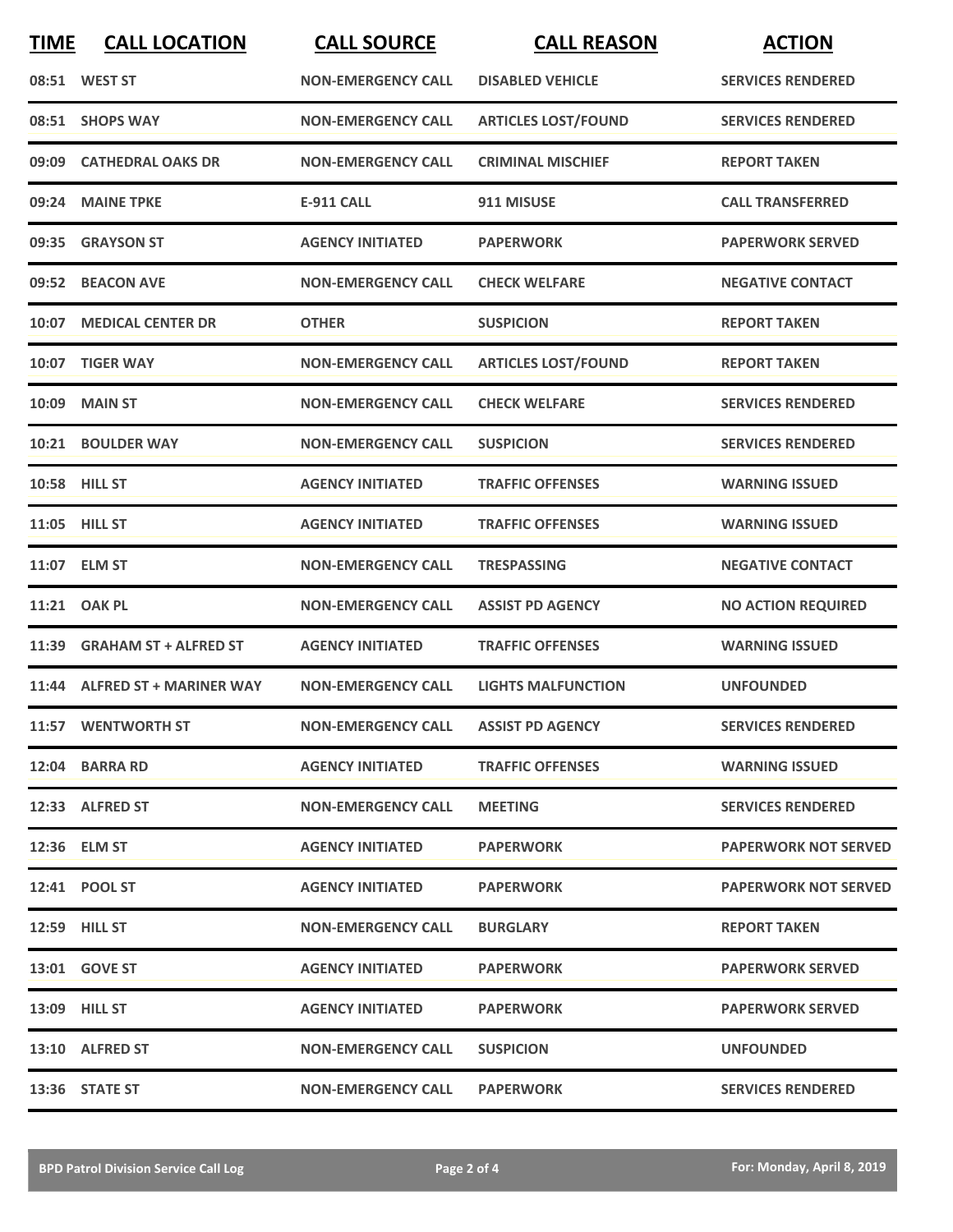| <b>TIME</b> | <b>CALL LOCATION</b>             | <b>CALL SOURCE</b>        | <b>CALL REASON</b>                                            | <b>ACTION</b>               |
|-------------|----------------------------------|---------------------------|---------------------------------------------------------------|-----------------------------|
|             | 13:41 CATHEDRAL OAKS DR          | <b>NON-EMERGENCY CALL</b> | <b>PAPERWORK</b>                                              | <b>PAPERWORK NOT SERVED</b> |
|             | 13:46 ALFRED ST                  | <b>E-911 CALL</b>         | 911 MISUSE                                                    | <b>SERVICES RENDERED</b>    |
|             | 14:02 ALFRED ST                  | <b>NON-EMERGENCY CALL</b> | <b>PAPERWORK</b>                                              | <b>PAPERWORK SERVED</b>     |
|             | CHARGE: UNLAWFUL SEXUAL TOUCHING |                           | OFFENDER: DENNIS J HEALY  AGE: 54  RESIDENT OF: BIDDEFORD, ME |                             |
| 14:08       | <b>BIRCH ST + GREEN ST</b>       | <b>NON-EMERGENCY CALL</b> | <b>PARKING COMPLAINT</b>                                      | <b>NO ACTION REQUIRED</b>   |
|             | 14:17 ALFRED ST                  | <b>NON-EMERGENCY CALL</b> | <b>SUSPICION</b>                                              | <b>UNFOUNDED</b>            |
| 14:55       | <b>ALFRED ST</b>                 | <b>WALK-IN AT STATION</b> | <b>ALL OTHER</b>                                              | <b>SERVICES RENDERED</b>    |
| 14:55       | <b>CATHEDRAL OAKS DR</b>         | <b>NON-EMERGENCY CALL</b> | <b>PAPERWORK</b>                                              | <b>PAPERWORK SERVED</b>     |
| 15:00       | <b>AMHERST ST</b>                | <b>NON-EMERGENCY CALL</b> | <b>CHECK WELFARE</b>                                          | <b>SERVICES RENDERED</b>    |
|             | 15:02 ALFRED ST                  | <b>NON-EMERGENCY CALL</b> | <b>POLICE INFORMATION</b>                                     | <b>SERVICES RENDERED</b>    |
| 15:04       | <b>MASON ST</b>                  | <b>NON-EMERGENCY CALL</b> | <b>PAPERWORK</b>                                              | <b>SERVICES RENDERED</b>    |
|             | 15:40 WEST ST + HILL ST          | <b>AGENCY INITIATED</b>   | <b>DISABLED VEHICLE</b>                                       | <b>SERVICES RENDERED</b>    |
|             | 16:10 STATE ST                   | <b>AGENCY INITIATED</b>   | <b>PAPERWORK</b>                                              | <b>NEGATIVE CONTACT</b>     |
|             | 16:14 HILL ST                    | <b>NON-EMERGENCY CALL</b> | <b>ASSIST PD AGENCY</b>                                       | <b>REPORT TAKEN</b>         |
| 16:25       | <b>MASON ST</b>                  | <b>AGENCY INITIATED</b>   | <b>PAPERWORK</b>                                              | <b>PAPERWORK SERVED</b>     |
|             | 16:33 PIERSONS LN                | <b>NON-EMERGENCY CALL</b> | <b>DISTURBANCE / NOISE</b>                                    | <b>UNFOUNDED</b>            |
|             | 16:35 SOUTH ST                   | <b>NON-EMERGENCY CALL</b> | <b>CIVIL COMPLAINT</b>                                        | <b>CIVIL COMPLAINT</b>      |
|             | 17:00 ALFRED ST                  | <b>NON-EMERGENCY CALL</b> | <b>PAPERWORK</b>                                              | <b>SERVICES RENDERED</b>    |
|             | 17:43 SUMMER ST                  | <b>WALK-IN AT STATION</b> | <b>HARASSMENT</b>                                             | <b>UNFOUNDED</b>            |
|             | 17:43 WENTWORTH ST               | <b>E-911 CALL</b>         | <b>DISTURBANCE / NOISE</b>                                    | <b>UNFOUNDED</b>            |
|             | 18:03 FOREST ST                  | <b>AGENCY INITIATED</b>   | <b>ROAD HAZARD</b>                                            | <b>SERVICES RENDERED</b>    |
|             | 18:46 STATE ST                   | <b>AGENCY INITIATED</b>   | <b>PAPERWORK</b>                                              | <b>PAPERWORK SERVED</b>     |
|             | 18:55 PONDEROSA LN               | E-911 CALL                | 911 MISUSE                                                    | <b>NEGATIVE CONTACT</b>     |
|             | 19:03 MAIN ST                    | <b>AGENCY INITIATED</b>   | <b>PAPERWORK</b>                                              | <b>PAPERWORK SERVED</b>     |
|             | 19:11 WASHINGTON ST              | E-911 CALL                | <b>MENTAL ILLNESS CASES</b>                                   | <b>SERVICES RENDERED</b>    |
|             | 19:28 SOUTH ST                   | <b>AGENCY INITIATED</b>   | <b>PAPERWORK</b>                                              | <b>PAPERWORK SERVED</b>     |